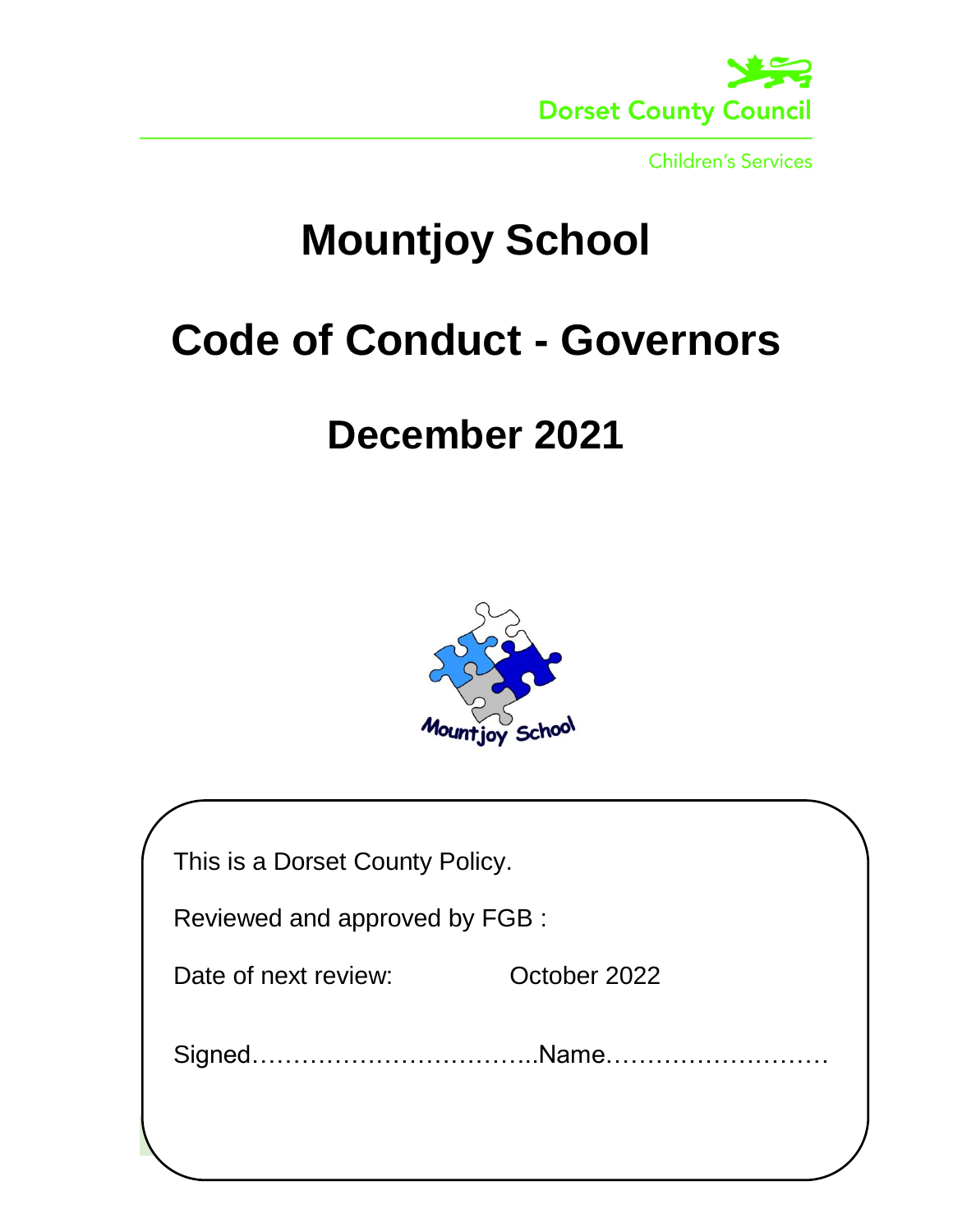

### **Code of Conduct for School Governing Boards**

This code sets out the expectations on and commitment required from school governors and trustees in order for the governing board to properly carry out its work within the school and the community. *It can be amended to include specific reference to the ethos of the particular school*. 'School' includes academies, and it applies to all level of school governance.

#### **The governing board has the following core strategic functions:**

Establishing the strategic direction, by:

- Setting the vision, values, and objectives for the school
- Agreeing the school improvement strategy with priorities and targets
- Meeting statutory duties

Ensuring accountability, by:

- Appointing the Headteacher
- Monitoring progress towards targets
- Performance managing the Headteacher
- Engaging with stakeholders
- Contributing to school self-evaluation

Ensuring financial probity, by:

- Setting the budget
- Monitoring spending against the budget
- Ensuring value for money is obtained
- Ensuring risks to the organisation are managed

#### **As individuals on the board we agree to the following:**

#### **Role & Responsibilities**

We understand the purpose of the board and the role of the Headteacher.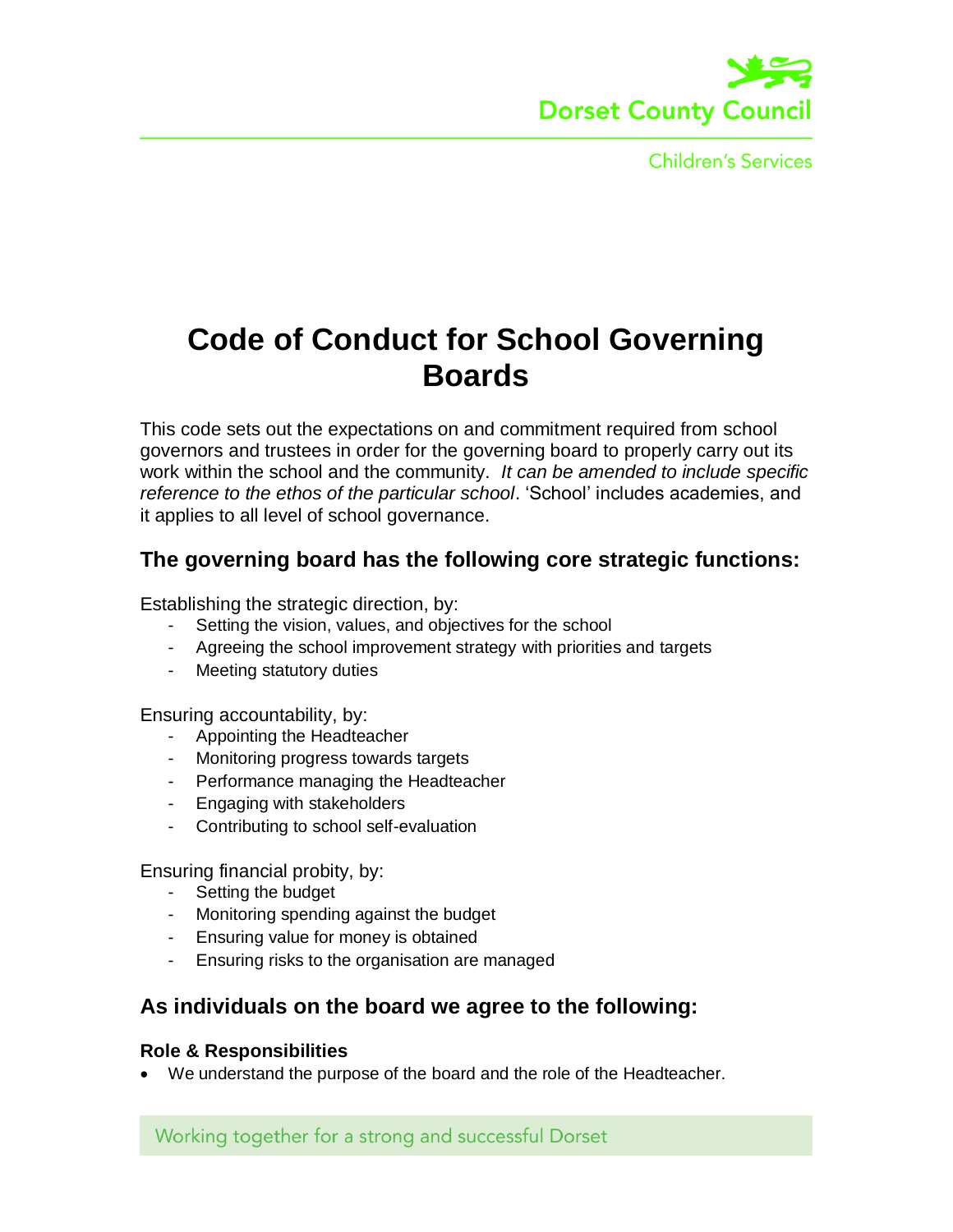

- We accept that we have no legal authority to act individually, except when the board has given us delegated authority to do so, and therefore we will only speak on behalf of the governing board when we have been specifically authorised to do so.
- We accept collective responsibility for all decisions made by the board or its delegated agents. This means that we will not speak against majority decisions outside the governing board meeting.
- We have a duty to act fairly and without prejudice, and in so far as we have responsibility for staff, we will fulfil all that is expected of a good employer.
- We will encourage open government and will act appropriately.
- We will consider carefully how our decisions may affect the community and other schools.
- We will always be mindful of our responsibility to maintain and develop the ethos and reputation of our school. Our actions within the school and the local community will reflect this.
- In making or responding to criticism or complaints affecting the school we will follow the procedures established by the governing board.
- We will actively support and challenge the Headteacher.

#### **Commitment**

- We acknowledge that accepting office as a governor involves the commitment of significant amounts of time and energy.
- We will each involve ourselves actively in the work of the governing board, and accept our fair share of responsibilities, including service on committees or working groups.
- We will make full efforts to attend all meetings and where we cannot attend explain in advance why we are unable to.
- We will get to know the school well and respond to opportunities to involve ourselves in school activities.
- We will visit the school, with all visits to school arranged in advance with the staff and undertaken within the framework established by the governing board and agreed with the Headteacher.
- We will consider seriously our individual and collective needs for training and development, and will undertake relevant training
- We accept that in the interests of open government, our names, terms of office, roles on the governing body, category of governor and the body responsible for appointing us will be published on the school's website.

#### **Relationships**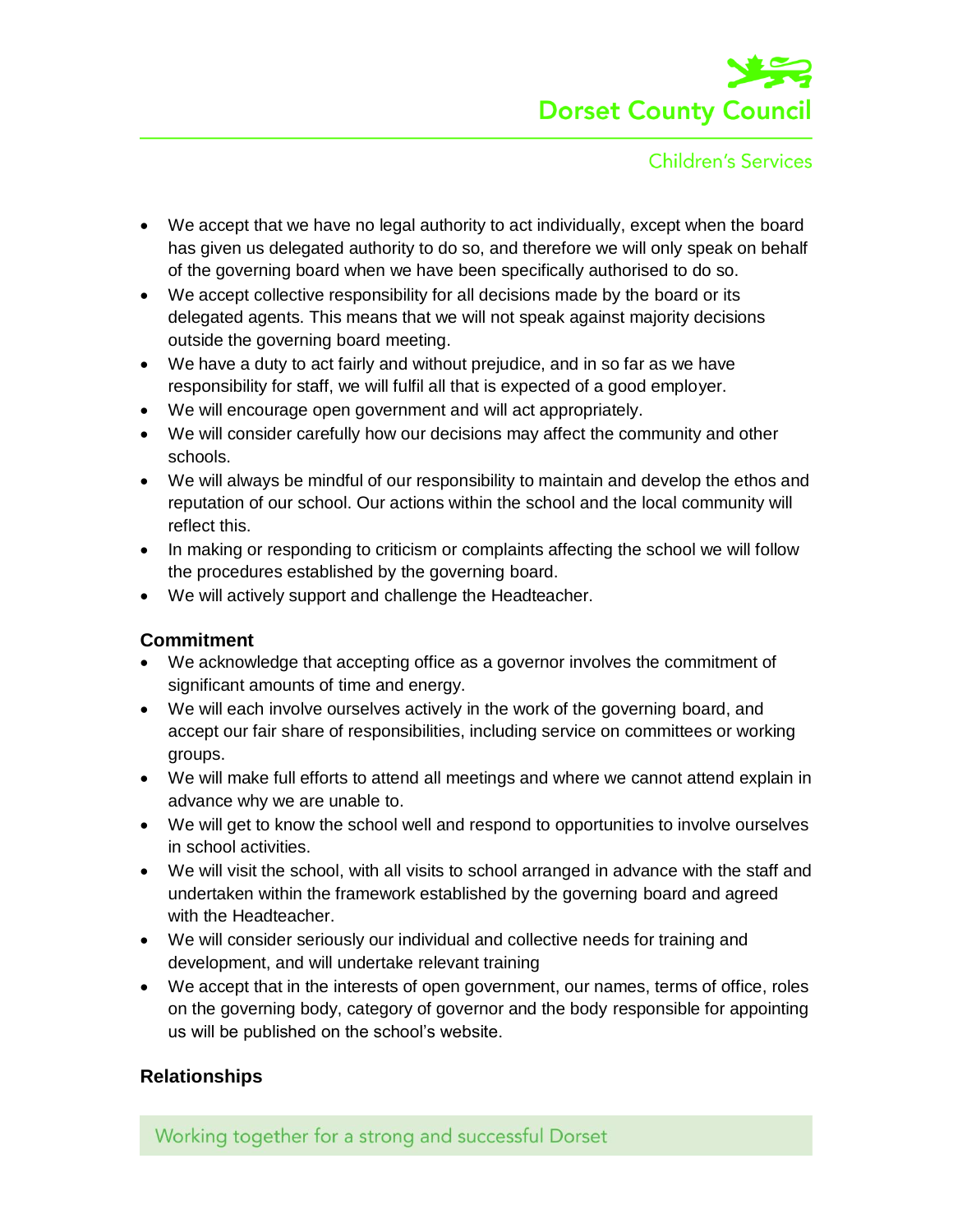

- We will strive to work as a team in which constructive working relationships are actively promoted.
- We will express views openly, courteously and respectfully in all our communications with other governors.
- We will support the chair in their role of ensuring appropriate conduct both at meetings and at all times.
- We are prepared to answer queries from other governors in relation to delegated functions and take into account any concerns expressed, and we will acknowledge the time, effort and skills that have been committed to the delegated function by those involved.
- We will seek to develop effective working relationships with the Headteacher, staff and parents, the local authority and other relevant agencies and the community.

#### **Confidentiality**

- We will observe complete confidentiality when matters are deemed confidential or where they concern specific members of staff or pupils, both inside or outside school
- We will exercise the greatest prudence at all times when discussions regarding school business arise outside a governing board meeting.
- We will not reveal the details of any governing board vote.

#### **Conflicts of interest**

- We will record any pecuniary or other business interest (including those related to people we are connected with) that we have in connection with the governing board's business in the Register of Business Interests, and if any such conflicted matter arises in a meeting we will offer to leave the meeting for the appropriate length of time. We accept that the Register of Business Interests will be published on the school's website.
- We will also declare any conflict of loyalty at the start of any meeting should the situation arise.
- We will act in the best interests of the school as a whole and not as a representative of any group, even if elected to the governing board.

#### **Breach of this code of conduct**

- If we believe this code has been breached, we will raise this issue with the chair and the chair will investigate; the governing board will only use suspension/removal as a last resort after seeking to resolve any difficulties or disputes in more constructive ways.
- Should it be the chair that we believe has breached this code, another governor, such as the vice chair will investigate.